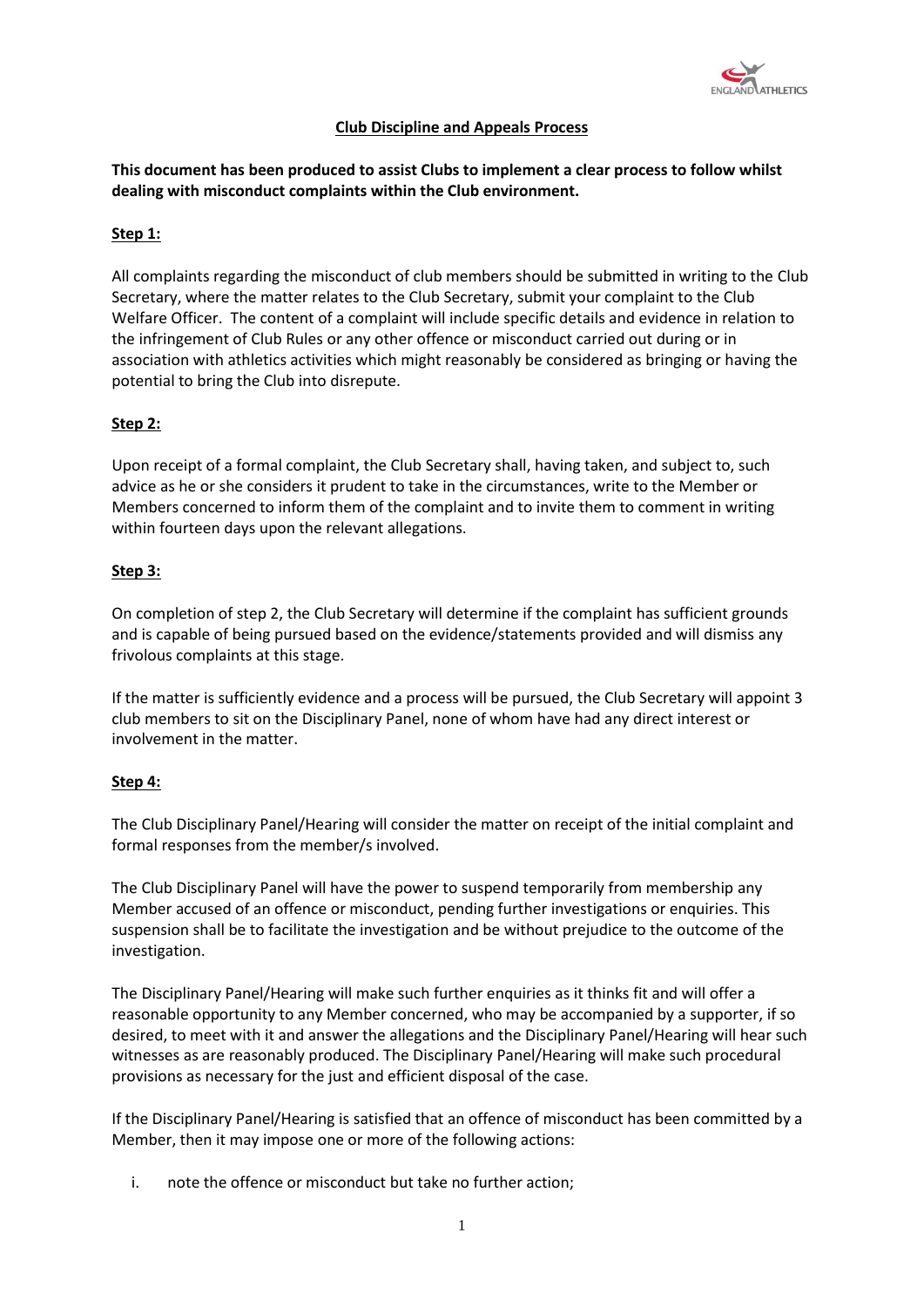

- ii. formally warn the Member concerned as to future conduct;
- iii. suspend or disqualify the Member from club athletic competition, club coaching and/or administration and/or use of the Club's premises for some definite or indefinite period;
- iv. recommend to the relevant governing body that the Member be disqualified from any involvement in athletics for some definite or indefinite period and/or;
- v. terminate the membership or such other penalty as the Disciplinary Panel considers appropriate.

All parties concerned will be provided with the Disciplinary Panel's/Hearing formal written outcome notification by hand or by recorded delivery within seven days of the decision.

## **Step 5 – Appeal Process:**

The letter notifying the decision of the Disciplinary Panel shall also set out the right to Appeal.

The accused and/or the Complainant, may appeal against the decision of the Disciplinary Panel/Hearing, by serving a Notice of Appeal on the Club Secretary within seven calendar days of receiving the written decision. The Notice of Appeal must state the grounds on which the verdict of the Disciplinary Panel is challenged.

The Club Secretary shall acknowledge a Notice of Appeal within seven calendar days of its receipt and will cast a decision in regards to 'the grounds on which the verdict is challenged', if there are sufficient grounds/evidence provided to support the challenge, the Appeal Panel process will commence (Step 5.1.), if there are insufficient grounds, the appeal will be dismissed.

## **Step 5.1.**

The Club Secretary, shall appoint an Appeal Panel of three members who have not been involved directly, either in the events giving rise to the Hearing, or in the initial Disciplinary Hearing itself.

The Club Secretary shall inform all parties concerned of the composition of the Appeal Panel. Either party may object to the composition of the Appeal Panel by notifying the Club Secretary of the Objection and setting out the reasons for such an Objection no later than seven calendar days from the date of being informed of the composition of the Panel.

The Club Secretary, within fourteen calendar days from the date of receipt of an Objection, will notify in writing the parties that either:

- the composition of the Panel has changed, in which case the Club Secretary shall provide details of the new Appeal Panel; or
- the composition of the Panel has not changed, in which case the Club Secretary shall give reasons why it has not accepted the Objection.

Within fourteen calendar days from the date the Club Secretary responds to the Objection above (as appropriate), the Club Secretary shall give such directions to all parties that include;

- the date and place at which the Appeal Panel will meet to determine the Appeal.
- whether the appeal will proceed by way of written submissions or an oral hearing; and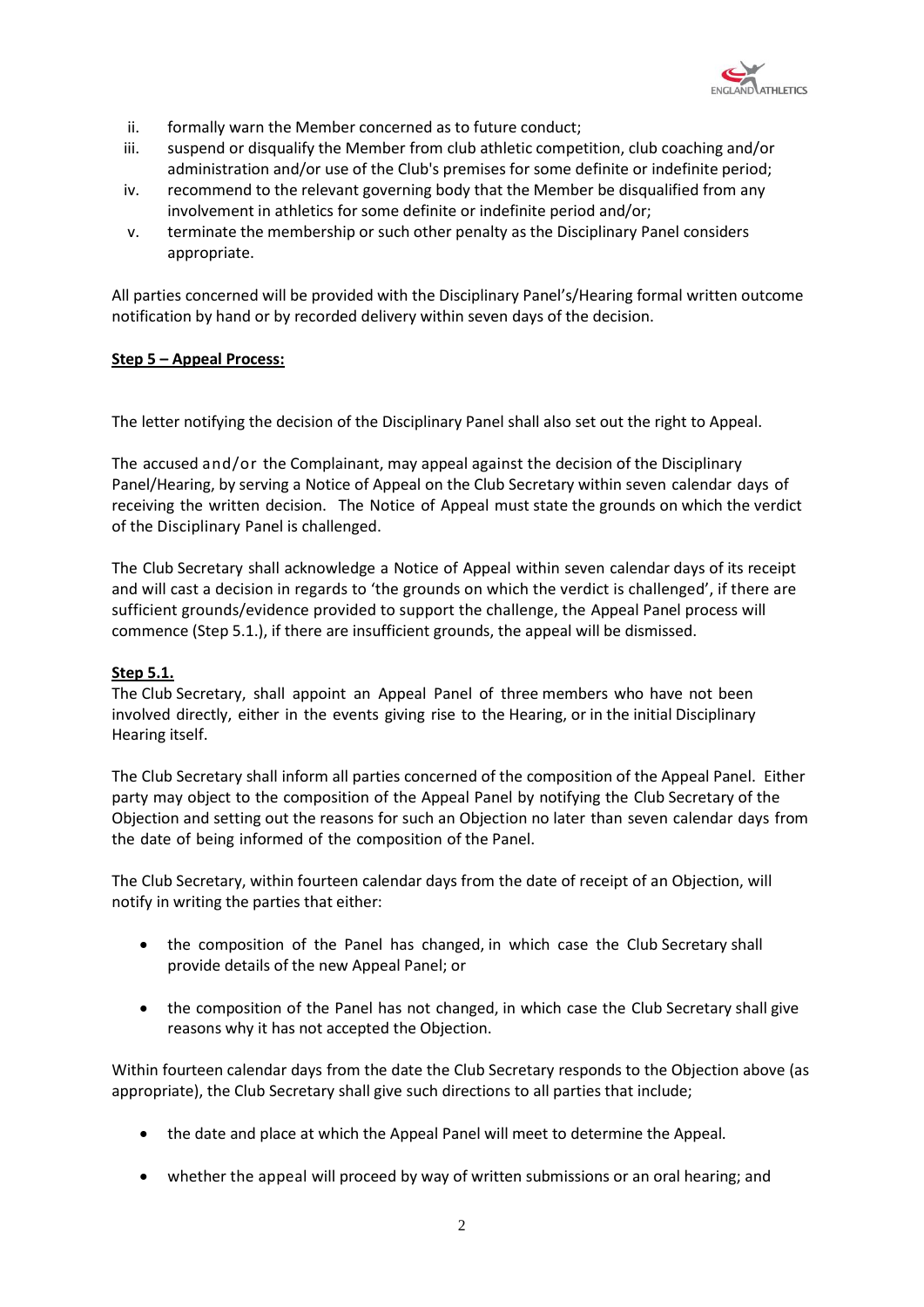

• whether the parties should be required to submit statements of their evidence and/or written submissions prior to the hearing and, if so, a timetable for doing so and the procedure for exchanging such statements and written submissions.

## **Powers of the Appeal Panel**

The Appeal Panel shall meet on the date fixed by the Club Secretary. The Appeal Panel may at its sole discretion disregard any failure by a party to adhere to this appeal procedure and may give such further directions as may be appropriate.

Any such hearings shall be in private unless all parties agree otherwise, or unless the Appeal Panel directs. The Appeal Panel shall have power to make a decision on the facts as it thinks fit and may:

- quash the original decision;
- Confirm the original findings
- Case be reheard (re-trial)
- increase the original sanction;
- abate the original sanction;

The Appeal Panel shall inform all parties of its decision within fourteen calendar days together with written reasons for its decision. The decision of the Appeal Panel shall be final, The Appeal Panel shall decide on any issue by majority.

A supporter can be a legal representative, who must be named, and may accompany the Complainant/Accused throughout the appeal process.

### **Records of Hearings and Appeals**

The decisions of Disciplinary Panel's/Hearings, including Appeal Panel's/Hearings, shall be recorded and retained in confidential records for a period of six years by the Club. Supporting documentation shall also be retained in the same fashion.

### **Notification to UK Athletics and England Athletics**

Where appropriate the Panel Chair, once the Appeal notice has expired, will inform EA and/or UKA;

- Disciplinary Hearing details of a decision, including sanctions imposed, will be communicated to England Athletics and/or UKA if it is considered necessary to ensure compliance with a sanction, or for the safety and well-being of those engaged in athletics activity. EA/UKA may determine to publish details on their websites.
- Appeal Panel details of a decision, including sanctions imposed, will be communicated to England Athletics and/or UKA if it is considered necessary to ensure compliance with a sanction, or for the safety and well-being of those engaged in athletics activity. EA/UKA may determine to publish details on their websites.